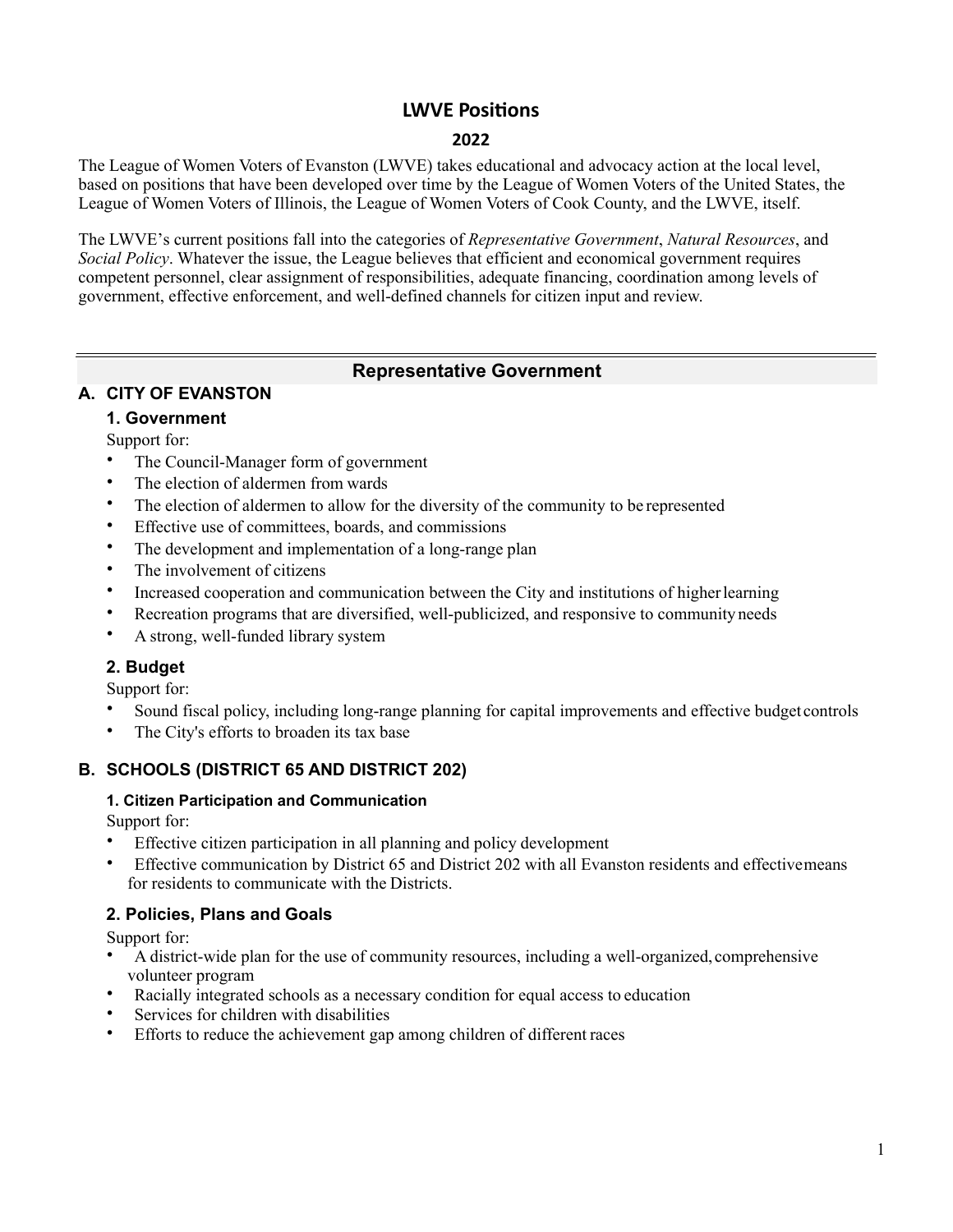## **A. ENVIRONMENTAL QUALITY**

#### **1. Resource Protection**

Support for:

- Natural resources being conserved and protected to assure their future availability
- Controlling pollution of these resources in order to preserve the physical, chemical and biologicalintegrity of ecosystems and to protect public health
- Natural resources being managed as interrelated parts of life-supporting ecosystems, including Reclamation and reuse of natural resources
- Minimizing the consumption of nonrenewable resources
- Government policies which promote stewardship of natural resources such as water and soil

#### **2. Recycling and Elimination of Harmful Chemicals**

Support for:

- Reuse and recycling of solid and hazardous waste
- Reduced exposure to pesticides and toxic chemicals
- Encouraging use of non-toxic alternatives
- Informing the public about the use of pesticides

#### **3. Local Initiatives**

Support for:

- The City's efforts to reduce greenhouse gas emissions through its Climate Action Plan
- The continued prioritization of sewer maintenance
- Exploring alternative solutions to flooding and pollution

### **B. LAND USE**

#### **1. Downtown Development**

Support for:

- Mixed-use use approach to downtown development which promotes a balance between retail, cultural, recreational, residential, and office facilities
- A coordinated, comprehensive planning for downtown development
- Balanced development of public transportation and parking in the downtown

#### **2. Neighborhood Business Areas**

Support for:

- The formation, strengthening and coordination of area merchants' associations and neighborhood groups
- Greater concern for pedestrians in neighborhood business areas and a greater emphasis on the use ofpublic transportation

#### **3. Zoning**

- Zoning policies that prioritize equity, lower housing costs, and the reduction of segregation, and that focus on resident wellbeing and housing stability
- Reducing zoning restrictions and streamlining approval processes to encourage the use of land and buildings in creative and impactful ways and to create more affordability
- Regulations that guard against overcrowding or unsafe conditions, but opposes mandating familial structures as a way to regulate these things
- A strong and effective rental property inspection and enforcement program that requires compliance with City ordinances and holds responsible parties accountable
- A proactive education program and increased public understanding of the need for and benefits of affordable housing and why and how zoning and other policies and practices must support and accommodate such housing
- A regional approach to affordable housing and zoning, and collaboration with area municipalities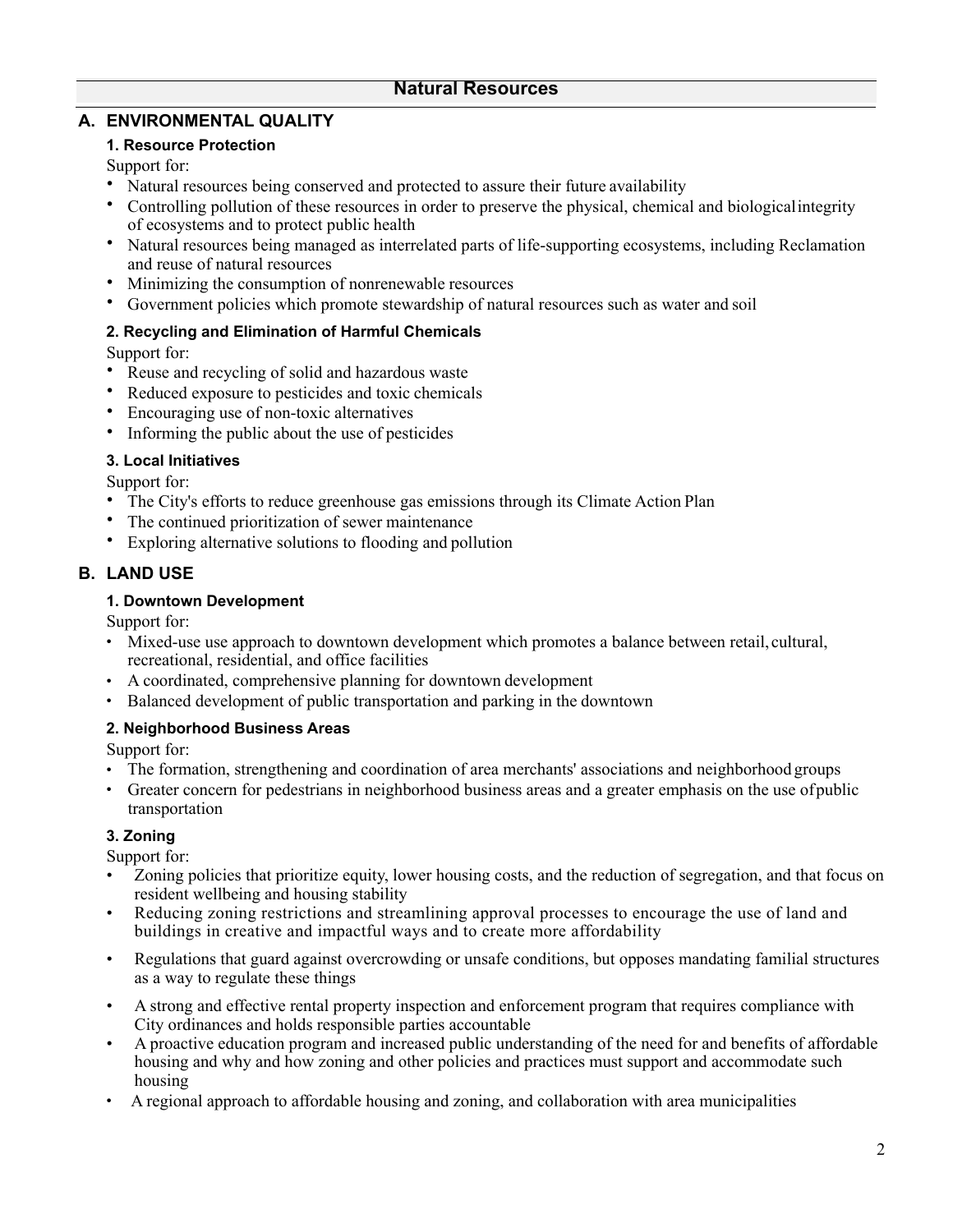#### **4. Preservation**

Support for:

- Effective implementation of Evanston's preservation goals
- Improvement and revitalization of neighborhood business areas with an emphasis on preservation

## **Social Policy**

## **A. HOUSING**

Support for:

- Housing policies that prioritize equity, lower housing costs, and the reduction of segregation, and that focus on resident wellbeing and housing stability
- Strong and effective enforcement of Federal, State, County and City Fair Housing Laws, and the City's Tenant/Landlord Ordinance and Condominium Regulations
- An affordable housing plan to achieve an adequate supply of affordable housing throughout the City; a plan that includes priorities, specific actions, quantifiable goals and timeframes and is updated regularly
- A strong and effective rental property inspection and enforcement program that requires compliance with City ordinances and holds responsible parties accountable
- A proactive education program and increased public understanding of the need for and benefits of affordable housing and why and how zoning and other policies and practices must support and accommodate such housing
- Training opportunities to address specific housing-related concerns of target populations
- A regional approach to affordable housing and zoning, and collaboration with area municipalities
- A variety of options to incentivize the financing and development of affordable housing, including using the Affordable Housing Fund to provide gap funding and utilizing non-cash resources

## **B. HUMAN RESOURCES**

### **1. Human Relations**

Support for:

- An effective, independent, adequately-funded and well-staffed Human Relations Commission
- Comprehensive human relations policies

## **2. Police**

Support for the formation, strengthening, and coordination of area merchants' associations and neighborhood groups

## **C. COMMUNITY HEALTH AND WELLNESS**

## **1. Individuals with Mental Illness**

Support for:

- Comprehensive and coordinated services for children, youth, and adults with a diagnosed mental illness in both state facilities and community-based programs.
- Needs of individuals with a diagnosed mental illness, including high-quality community-integrated housing.
- Coordination of services for formerly hospitalized individuals with a diagnosed mental illness.

## **2. Services for Older Adults**

- Small-group housing for older adults in Evanston.
- Effective enforcement of Evanston's Long-Term Care ordinance.
- Adult day-care facilities, as needed, in Evanston.
- Community involvement with Evanston's housing for older adults and residential councils within such homes.
- Other services and housing alternatives to nursing homes.